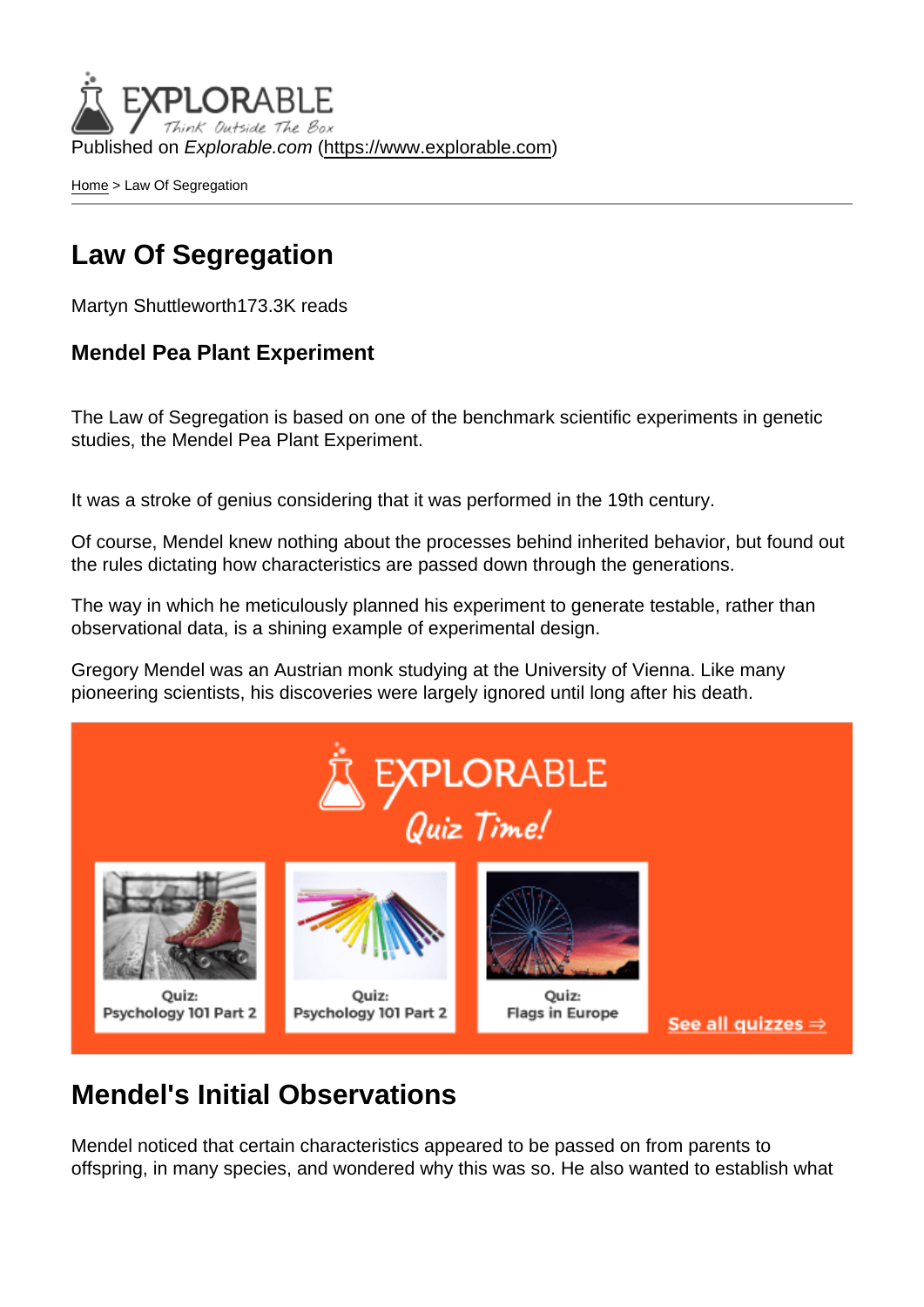characteristics were taken from each parent.

For the Mendel Pea Experiment he chose pea plants, because they had some measurable characteristics as well as being easy to breed and with a relatively short breeding period allowing a quick experimental turn-around.

He measured seven of these characteristics, including seed-shape, seed color, pod-color and pod-shape, each occurring in two distinctive forms.

#### Method

To [conduct the experiment](https://www.explorable.com/conducting-an-experiment) [1], he cross pollinated the selected pea plants by removing the anthers from one flower, to prevent self-fertilization, and dusting pollen from another plant onto the flower.

Initially, he cross-fertilized plants with the same characteristics to ensure that the plants were true-breeding, giving a good baseline for the research.

The next stage was to cross-pollinate plants with different characteristics, such as one with green seed pods to one with yellow seed pods.

These initial plants are called the P (Parental) generation. The resulting offspring, the F1 (Filial generation) were then self pollinated to produce the F2 generation. This self-fertilization continued until the traits were established for many generations.

## Mendel's Law of Segregation

In the case of pod color, the Mendel Pea Experiment showed that a cross between a green pod plant and a yellow pod plant produced only green pod plants for the F1 generation. It appeared that the yellow pod characteristic had disappeared.

However, the F2 generation threw up a surprising result; the yellow pod variant appeared in a quarter of this generation.

Clearly, some thing strange was going on and, in an inspired piece of thinking, Mendel came up with his 'Law of Segregation'.

- 1. There are alternative forms of genes, the units determining heritable characteristics. This is now known as an allele
- 2. An organism inherits one allele from each parent. The F1 generation inherited one green and one yellow pod allele from the parental generation.
- 3. A sperm or egg carries only one allele for each characteristic which pair upon fertilization.
- 4. When the alleles are different, one is fully expressed and the other is masked, now known as dominant and recessive genes.

The Mendel Pea Experiment and the discovery of the Law of Segregation has shaped the way that genetic research has developed and it has been shown that this law applies to all sexually reproducing organisms.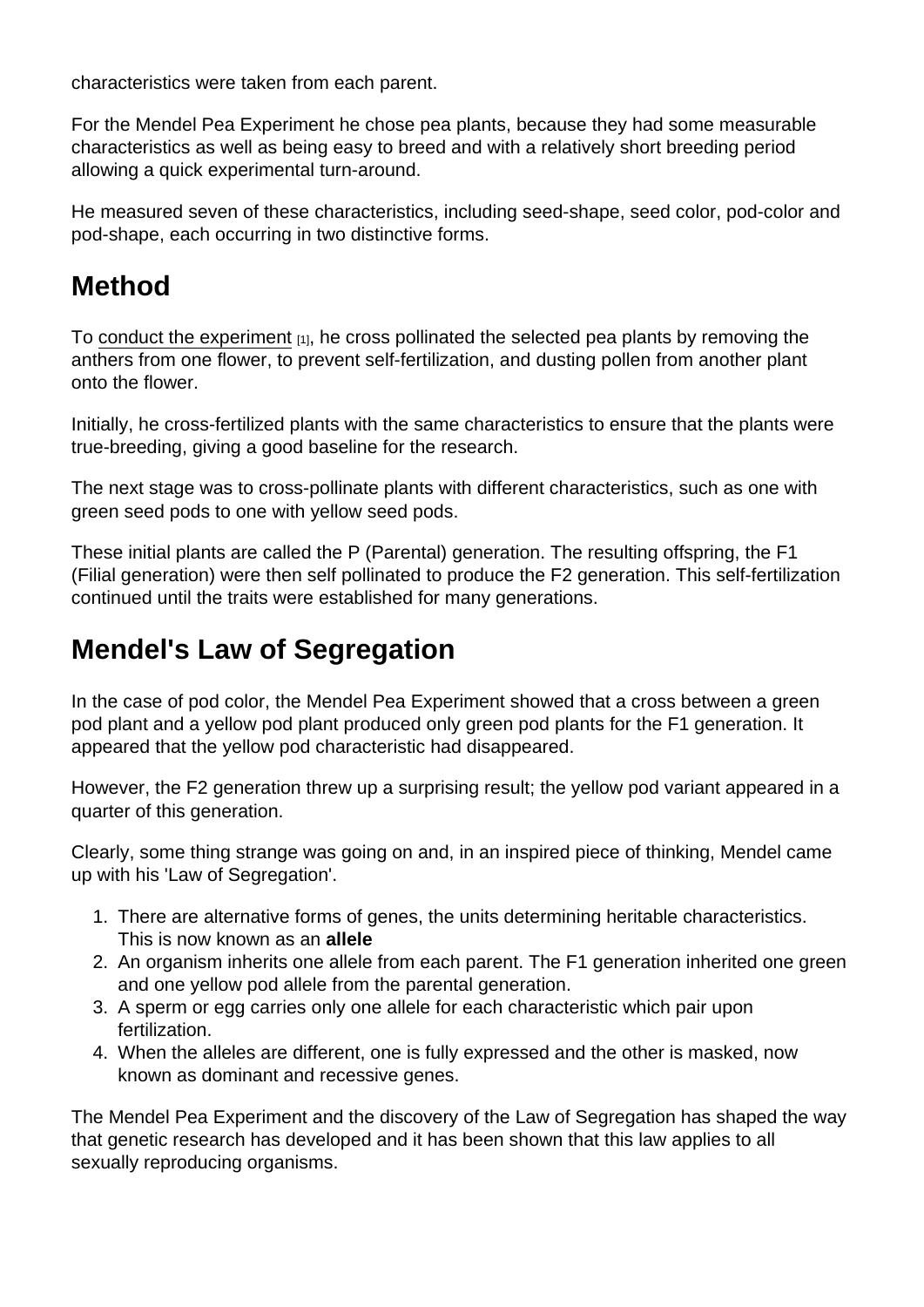## Modern Terminology

Modern geneticists always express genes as letters and numbers, with a dominant gene being a capital letter, a recessive gene a lowercase letter.

For example, the Green pod gene is 'G', the yellow gene 'g'.

## Discussion - What is Happening

The F1 generation all had the Gg combination and so were all green pod variants although, importantly, all had a 50% chance of passing on the recessive g allele to the next generation.

The best way to express what happens in the F2 generation is with a type of diagram known as a Punnett Square. (Fig 1)

As the [Punnett Square](http://en.wikipedia.org/wiki/Punnett_square) [2] shows, offspring with a dominant G gene will always have green pods with only the offspring containing the gg combination having yellow pods.

This is why Mendel only found that one quarter of the F2 generation had yellow pods. However, all but one quarter had at least one 'g' allele and so this would continue to be passed down through the generations.

Figure 1 - Law of Segregation



Figure 1: A Punnett Square showing gene combinations and pod colors in the F2 generation. B is a dominant gene (green) and b is a recessive gene (yellow).

## Summary

The Mendel Pea Experiment really was a ground-breaking piece of research. The [Law of](http://en.wikipedia.org/wiki/Mendelian_inheritance)  [Segregation](http://en.wikipedia.org/wiki/Mendelian_inheritance) [3] is the base from which genetic science developed.

Whilst there are other processes at work, the Mendel Pea Experiment was the first to examine the processes behind heritable characteristics.